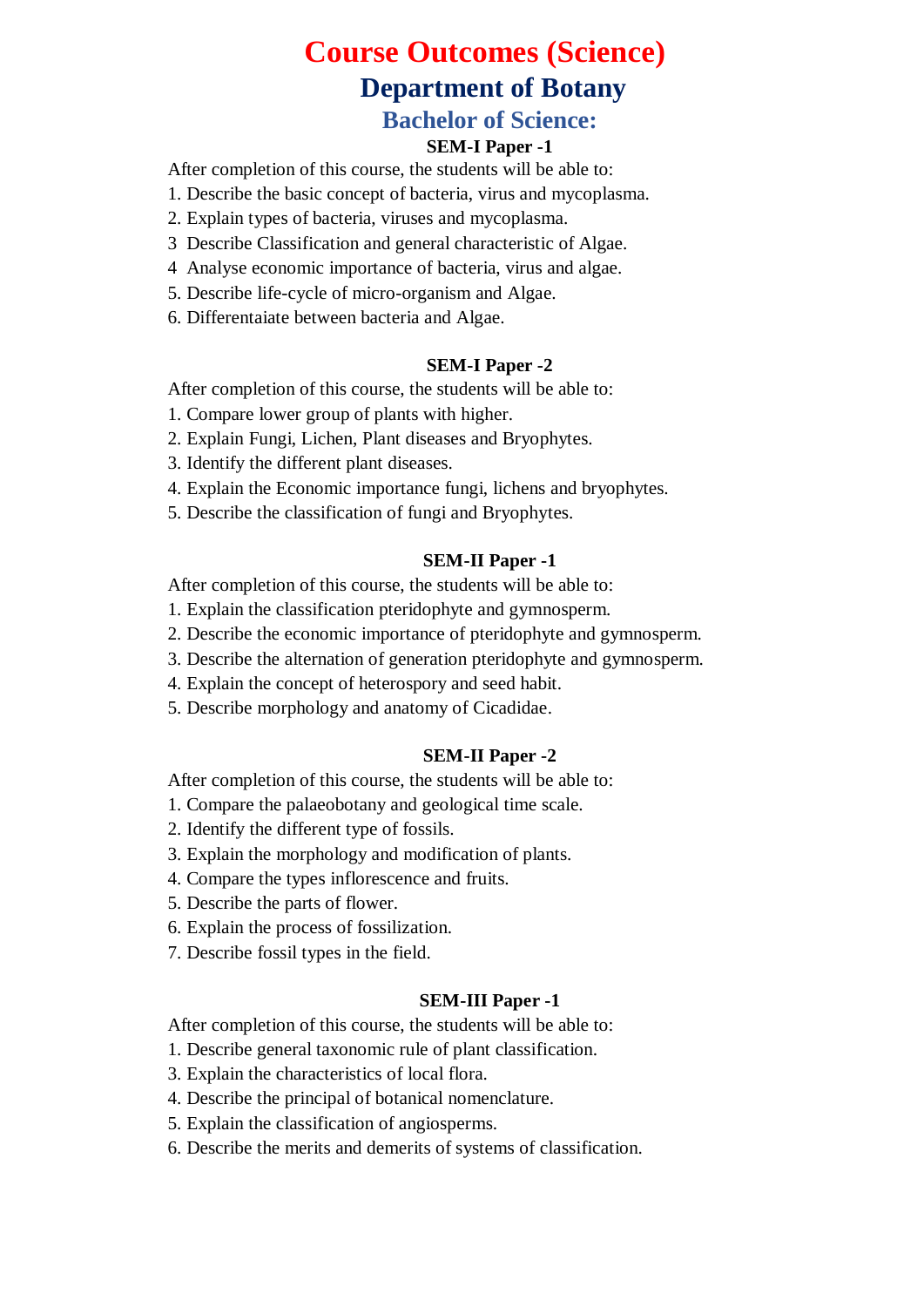#### **SEM-III Paper -2**

After completion of this course, the students will be able to:

- 1. Describe the structure of plant cell and its organelles.
- 2. Analyze the morphology of chromosome organization.
- 3. Explain the plant cell-division and its significance.
- 4. Evaluate the biostatic formulas.
- 5. Explain the method of plants breeding.
- 6. Describe the structure of typical plant cell and plant membrane.

#### **SEM-IV Paper -1**

After completion of this course, the students will be able to:

- 1. Classify the meristematic and permeant tissue based on origin and position.
- 2. Compare the different theories of tissue.
- 3. Explain primary, secondary and anomalous, anatomical structure of plant parts.
- 4. Explain the various types of pollination mechanism.
- 5. Explain the types of ovules. 6.Students will understand double staining technique.

#### **SEM-IV Paper -2**

After completion of this course, the students will be able to:

- 1. Describe the laws of mendelism.
- 2. Describe the theories of linkage.
- 3. Design and construct the variation in chromosome structure and number.
- 4. Explain the concept of gene.
- 5. Explain the types of mutations and its application in crop –improvement

#### **SEM-V Paper -1**

After completion of this course, the students will be able to:

- 1. Classify and describe about bimolecular.
- 2. Describe about the basic of enzymes.
- 3. Describe plant water relation and mineral nutrients.
- 4. Explain the cycle of respiration and photosynthesis.

#### **SEM-V Paper -2**

After completion of this course, the students will be able to:

- 1. Define and explain about ecology branches and its significance.
- 2. Explain the environmental factors.
- 3. Explain the nitrogen cycle and its function.
- 4. Compare the various Phytogeographic regions of India.
- 5. Describe the types of ecosystem.
- 6. Explain the effect of climatic factors on vegetation.

#### **SEM-VI Paper -1**

After completion of this course, the students will be able to:

- 1. Describe the plant growth and its growth regulators.
- 2. Describe the seed –dormancy.
- 3. Describe the plant-defence and role of secondary metabolites.
- 4. Explain plant tissue culture technique and its application.
- 5. Compare the advantages and disadvantages of genetic-engineering.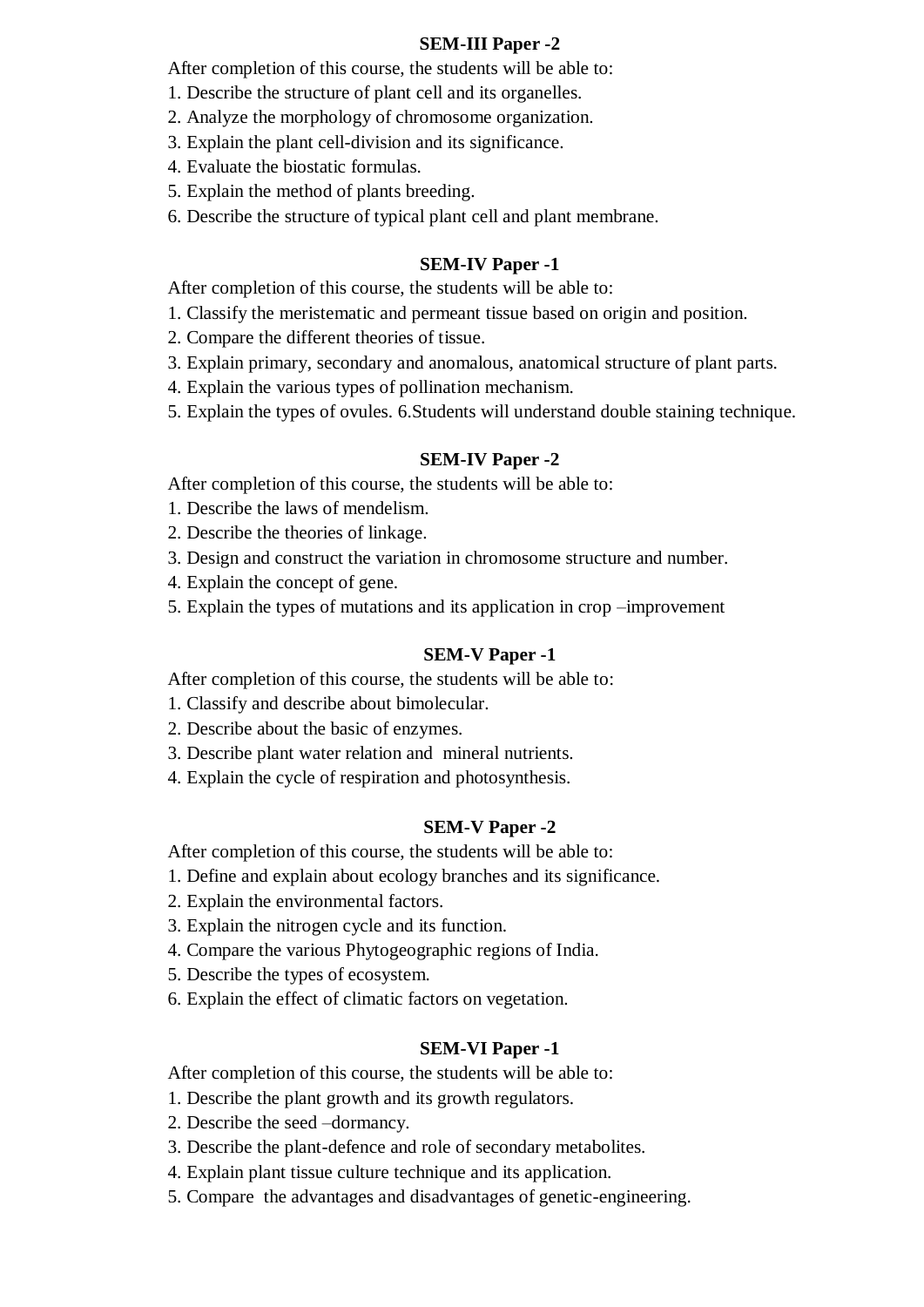#### **SEM-VI Paper -2**

After completion of this course, the students will be able to:

- 1. Compare the various ecological successions.
- 2. Explain different types of environmental pollution and its management.
- 3. Explain the renewable and non-renewable natural sources.
- 4. Analyze the principal, types and application of instruments.
- 5. Explain morphology utilization and chemical-constituents of different plants

## **Master of Science (Botany)**

### **M.Sc. Sem.-I**

## **Contents: Microbiology, Algae & Fungi**

After completion of this course –

- CO1: Explain/describe the structure, type and identification of Bacteria and cyan bacteria.
- CO2: Describe Thallus structure, reproduction and economic importance algae.
- CO3: Describe classification and structure of mycelium reproduction of fungal species.
- CO4: Describe the cause of the plant diseases, causal organism, host and their relationship and control measure for plant diseases, understanding of fungicide and use of chemical physical and biological controlling of diseases mentioned in the unit.

#### **Contents: Bryophytes and Pteridophytes**

After completion of this course students will gain knowledge of –

- CO1: Explain the characters, distribution, classification and regeneration in Bryophytes.
- CO2: Describe the characters of different orders of Bryophytes.
- CO3: Describe the process of stele evolution occurring in Pteridophytes.
- CO4: Explain the classification of Pteridophytic classes and the morphological and anatomical characters of genus included in the different Pteridophytic order.

### **Laboratory exercise Contents: Microbiology, Algae &Fungi Bryophytes and Pteridophytes**

- CO1: Identify different types of forms of cyanobacteria.
- CO2: Classify and identify the Algal and fungal genus and specimen included.
- CO3: Prepare micro preparation of the material of Pteridophyta and bryophytes and identify anatomically.
- CO4: Collect species from locality and identify morphologically during collection of material in the local visit.

#### **Contents: Gymnosperm and Palaeobotany**

After completion of this course –

- CO1: Explain the function of fossil in the determination of age of plant materials,
- CO2: Describe the application of Palaeobotany.

#### **Contents: Cytology and Genetics**

After completion of this course students will gain –

- CO1: Describe gene from 'something', 'factor'; and gene and one gene one enzyme one characters hypothesis.
- CO1.1: Explain the interaction of gene, genetic recombination producing the characters differently.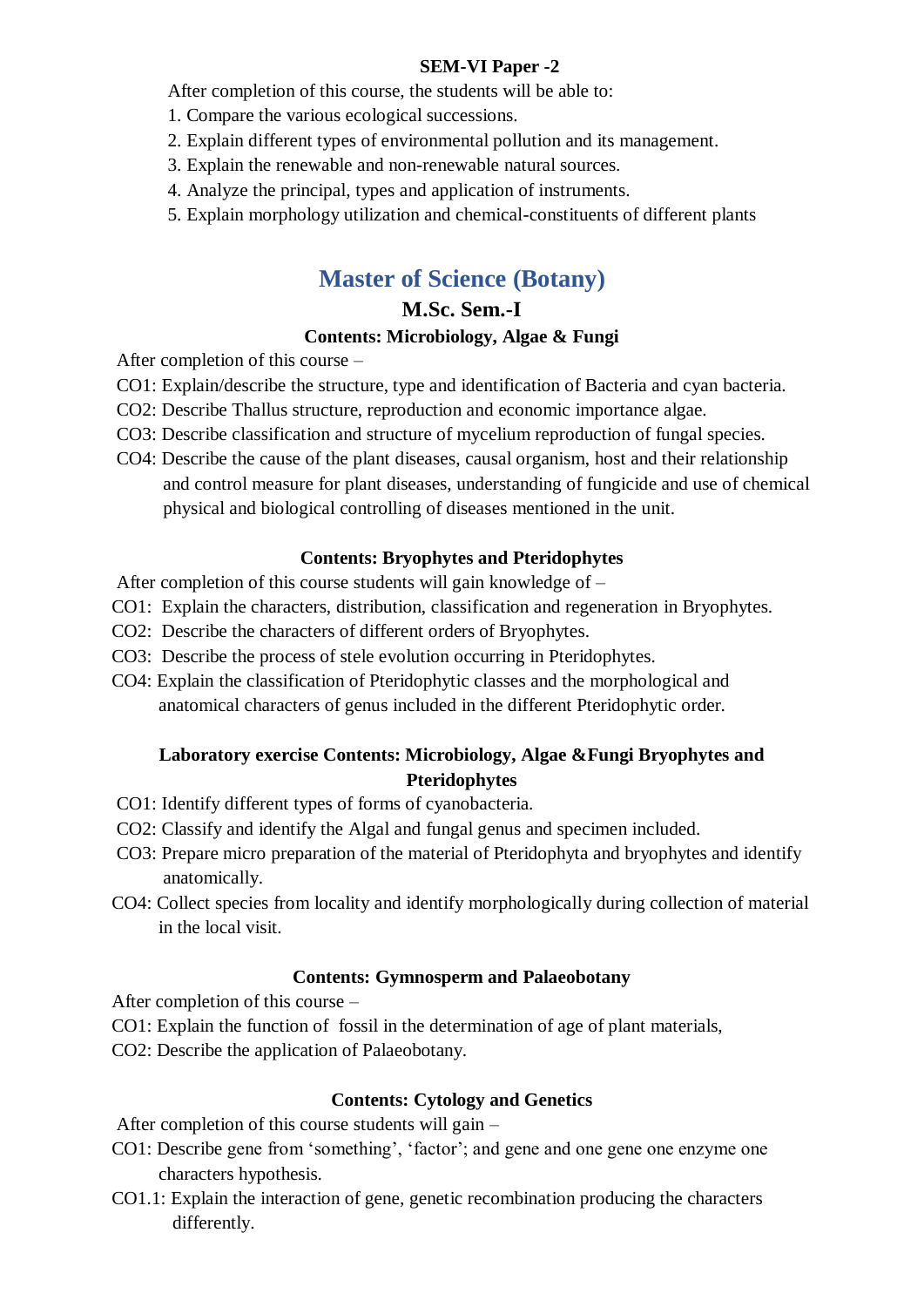- CO2: Describe the structure of chromosome and packaging of DNA occurs.
- CO2.1: Differentiate Euchromatin and heterochromatin region of chromosome on the basis of staining properties.
- CO2.2: Draw a karyotype and Ideograms of Karyotype, with a description on the evolution of Karyotype.
- CO3: Describe the different structural and numerical changes occurs in the chromosome.
- CO3.1: Use the trismic and monosomic for the chromosome mapping.
- CO4: Describe the role and process of mutation and different mutagenic agent which brings about mutation in the organism inclusive of crop improvement and permutation.

#### **Laboratory exercise Contents: Gymnosperm and Pale botany & Cytology and Genetics**

- CO1: Demonstrate the skill to prepare double stained micro preparation of the given material and identify on the basis of observation.
- CO2: Demonstrate the skill of identifying the fossil specimen.
- CO3: Describe the action of low treatment of colchicine and para-dichlorobenzene to plant tissue creating polyploidy in the organism
- CO4: Draw figure of chromosome directly from microscope with the help of Camera Lucida and prepared an ideogram of chromosome on graph paper.

## **M.Sc. Sem.-II**

## **Contents: Plant physiology and Biochemistry**

After completion of this course –

- CO1: Describe the function and process of photosynthesis in plants.
- CO2: Describe the function of energy produced by respiration for normal functioning of body.
- CO3: Describe the role of metabolism to maintain living state of cells.
- CO3.1: Explain the role of nitrogen cycle in environment.
- CO4: Describe the function of enzymes in the function in body.
- CO5: Explain the pathways of water through xylem and phloem.

## **Contents: Plant development and Reproduction**

After completion of this course –

CO1: Explain the role of hormones in plant development.

- CO1.1: Describe the growth of shoot apical meristem.
- CO2: Describe photoperiodism and arrangement of leaf in plants.
- CO3: Describe the structure of anther and role of gene expression during pollen development.
- CO4: Explain the fertilization and pollen stigma interaction.
- CO4: Describe the action/process of endosperm provides nutrition to embryo development.
- CO4.1: Explain the process of germination of seed in plants.

## **Laboratory exercise experiments Contents: Plant Physiology and Biochemistry &Plant Development and Reproduction**

CO1: Extract chloroplast pigment from leaves.

CO2: Identify structure of stomata while peeling epidermis leaves of Tradescantia.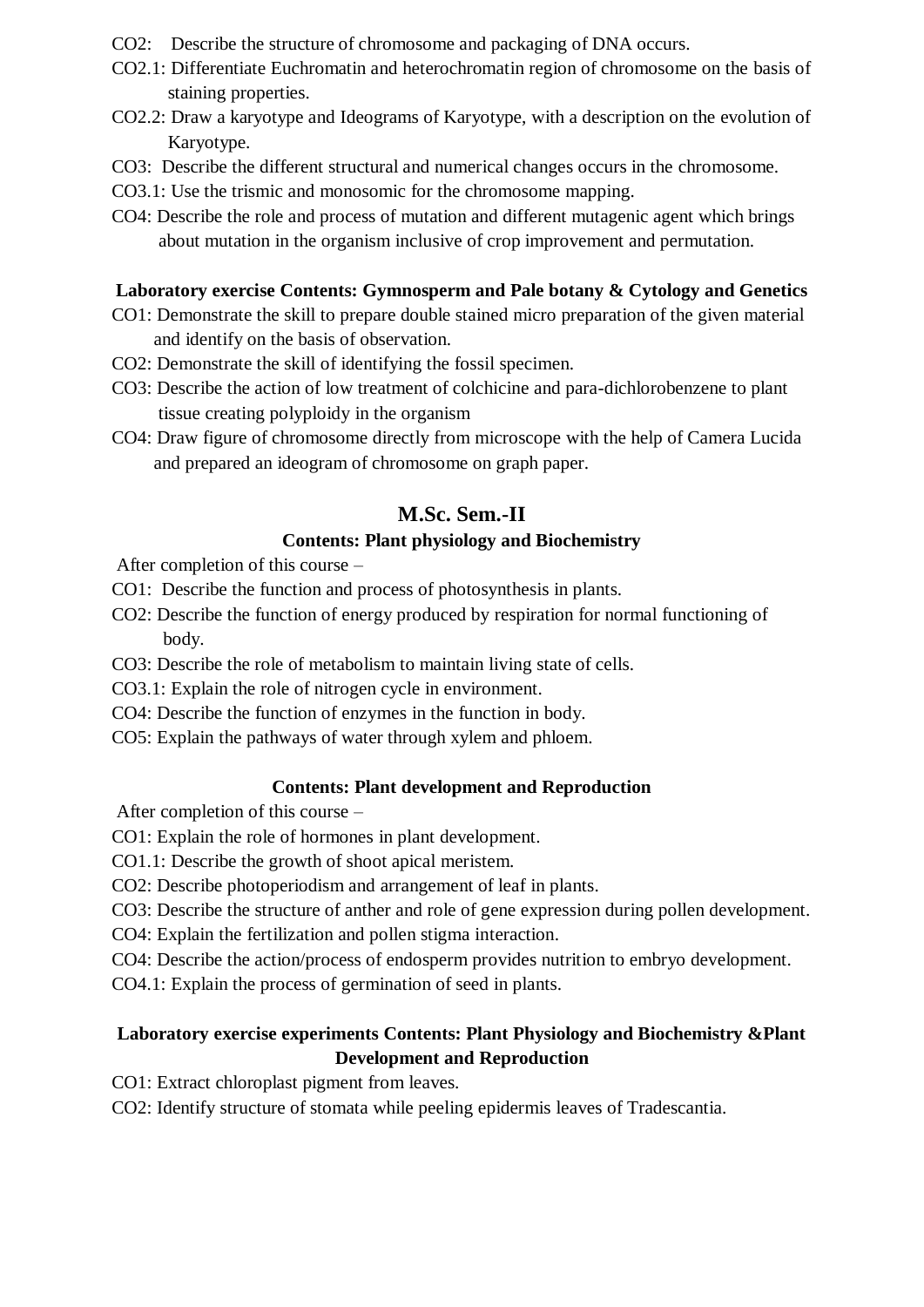#### **Contents: Cell and Molecular Biology-I**

After completion of this course –

- CO1: Explain the function of cell wall and plasmodesmata.
- CO2: Describe the role of cell organelles and different phases of cell division.
- CO3: Describe nucleus and its ultrastructure and identify various forms of DNA.
- CO4: Describe the importance of stresses in plants.

#### **Contents: Angiosperm-I**

After completion of this course –

- CO1: Describe the floral structure of Angiospermic plants and evolution of stamens and carpels
- CO1.2: Explain the adaptive feature of pollinators.
- CO2: Explain the scope, aim, principles of taxonomy.
- CO2.1: Explain the concepts of taxa, genus etc.
- CO3: Explain different taxonomic evidences.
- CO3.1: Describe the preparation of herbarium sheets and reading floras.
- CO4: Explain biosystematics and adaptive features of ICBN.

### **Experiment for exercise Contents: Cell and Molecular biology-I & Angiosperm-I**

- CO1: Demonstrate skill to prepare staining of salivary gland chromosomes of chironomus larva.
- CO2: Perform the isolation of chloroplast.
- CO3: Explain floral symmetry and anatomical features of various taxa.
- CO4: Draw diagrams of pollen types, stamens, and carpels.

## **M.Sc. Sem.-III**

## **Contents: Plant Ecology**

After completion of this course –

- CO1: Describe the vegetative organization in community.
- CO1.1: Explain the changes take place during ecological succession.
- CO2: Describe the structure, role, and function of ecosystem and biogeochemical cycle in environment.
- CO3: Explain the effect of air, water and soil pollution in environment.
- CO3.1: Explain sources and role of greenhouse gases.
- CO4: Explain the invasive species of plant.
- CO4.1: Describe the procedure/process of ecological management.

## **Contents: Cell and Molecular biology-II**

After completion of this course –

CO1: Describe the structure and functions of ribosomes.

CO1.1: Explain the process of transcription and translation in Prokaryotes and Eukaryotes.

CO2: Describe the fine structure of gene.

CO2.1: Explain the types of machinery involved in protein sorting.

CO3: Explain the structure of phage genome and the process of genetic recombination.

CO4: Explain the cell cycle and apoptosis and the process of signal transduction.

## **Experiment for exercise Contents: Plant Ecology & Cell and molecular biology-I**

CO1: Demonstrate/Describe the distribution of various plant species by quadrate Method. CO2: Explain the presence of specific by Elisa method.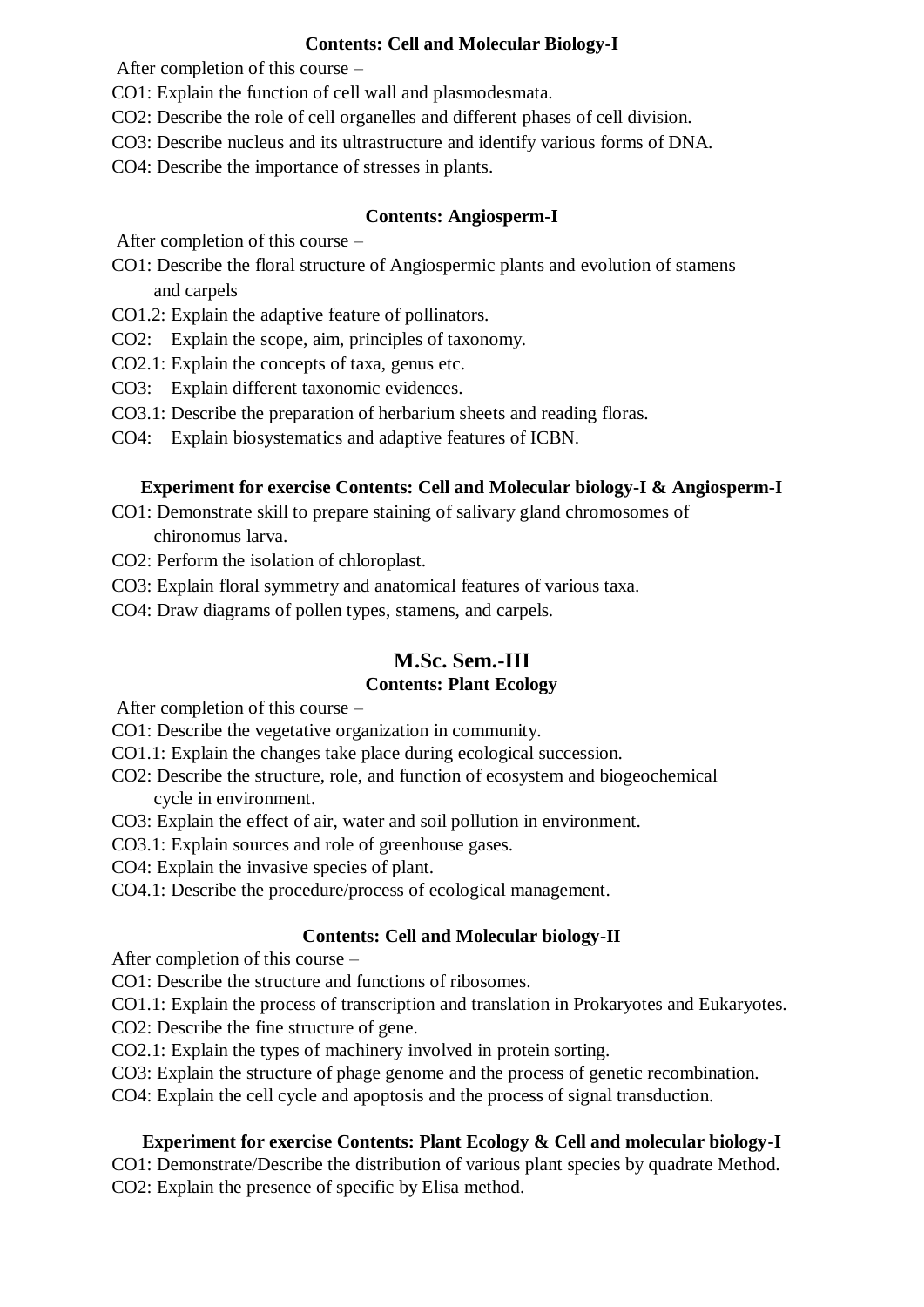#### **Contents: Reproductive Biology of Angiosperms-I**

After completion of this course –

- CO1: Describe the structure of Anther and pollen wall protein.
- CO2: Explain the development of male gametophyte and biochemical aspects of pollen.
- CO3: Describe the method for carpel determination of pistil.
- CO3.1: Explain megasporogenesis.
- CO4: Describe pollination mechanism and the concept of Incompatibility.

## **Experiment for exercise Contents: Reproductive biology of Angiosperms-I**

- CO1: Describe the pollen production in given flower.
- CO2: Explain the structure and various types of ovules.

#### **Contents: Basic Botany-I**

After completion of this course –

- CO1: Describe the diversity Cryptograms.
- CO1.1: Describe plant pathology for various diseases in plant.
- CO2: Explain diversity of phanerogams.
- CO2.2: Differentiate between monocotyledons and dicotyledons
- CO3: Name and describe different part species in technical terms.
- CO3.1: Explain different angiosperm families.
- CO4: Describe tissue system in Angiosperms and anatomical feature of Angio-spermic plant.

## **M.Sc. Sem.-IV**

### **Contents: Plant Biotechnology**

After completion of this course –

- CO1: Explain the function of recombinant DNA technology for the production of vaccines.
- CO1.1: Explain crop developed by genetic engineering used to enhance yields & nutritional quality.
- CO2: Explain creative genetically modified bacteria.
- CO2.1: Explain the application of advance proteomic technologies to develop better drugs.
- CO3: Demonstrate tissue culturing/ Grow disease free plant by tissue culture technique.
- CO3.1: Describe the role of gene technology in improving various qualities in Crops.
- CO4: Demonstrate use of computational approach to analyse, manage & store biological data.

## **Contents: Angiosperm-II**

After completion of this course –

- CO1: Identify floral variation.
- CO2: Explain the features & systematic position of Cucurbitaceae, cactaceae, orchidaceae, etc.
- CO3: Explain the probable ancestors of angiosperms, extinct species.
- CO4: Describe the role of biodiversity in Ecosystem functions.

## **Experiment based on Angiosperm-II for exercise Contents: Plant Biotechnology & Angiosperm-II**

CO1: Isolate protoplast and determine its viability

- CO2: Conduct experiment on preparation of media for plant tissue culture.
- CO3: Students are able to comments on specimen from locally available families.

CO4: Prepare herbaria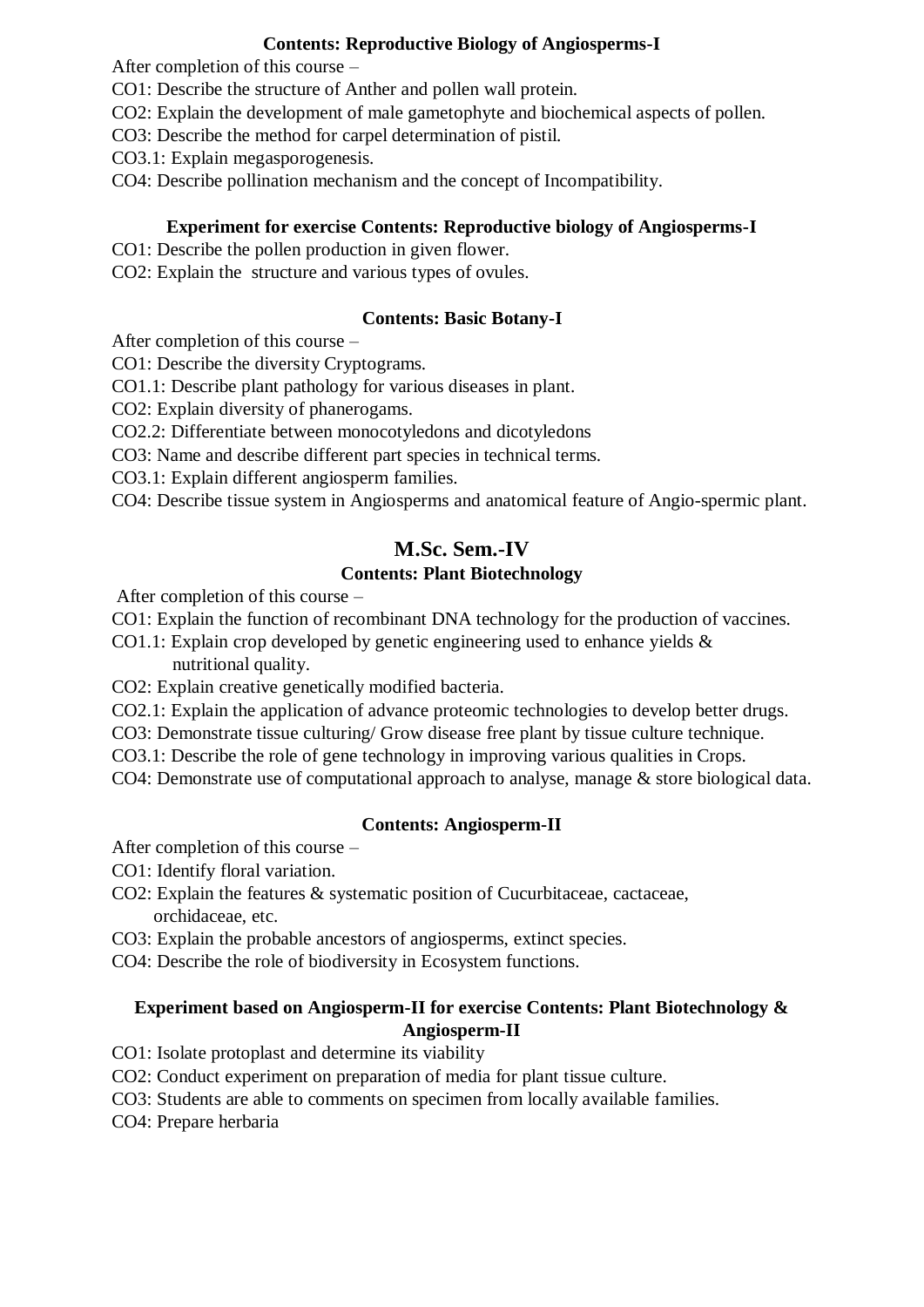#### **Contents: Reproductive biology of Angiosperms-II**

After completion of this course –

CO1: Describe the reproduction in plants.

CO1.1: Differentiate the types of endosperms.

CO2: Explain the relation between embryo and endosperm.

CO2.1: Explain the practical importance of polyembryony.

CO3: Describe the development of endosperms and formation of embryo from somatic cell

CO4: Explain protoplast culture and production of useful compounds through cell culture.

#### **Experiment based on theory Contents: Reproductive biology of Angiosperms-II**

CO1: Perform experiment on embryo culture.

CO2: Prepare culture medium for plant tissue culture.

### **Contents: Basic Botany-II**

After completion of this course students will gain knowledge of –

CO1: Describe the movement of water in plants and physiological process in plants.

CO2: Describe the effect of environmental pollution on life and earth.

CO2.1: Explain the evolution of plants.

CO3: List the name and characteristics of the economically important plants.

CO4: Explain the process of fossilization.

## **Department of Zoology**

## **B. SC. Statement of Course Outcomes (COs)**

## **B.SC. SEMESTER - I**

## **Paper –I**

## **Life and Diversity of Animals - Nonchordates (Protozoa to Annelida)**

By the end of this program, the students will understand the:

- 1) Explain the general characters and classification of Protozoa, Porifera, Helminthes, Annelida.
- 2) Describe the Structure and reproduction of Paramecium, Plasmodium, Sycon, Obelia, Ascaris, Leech
- 3) Explain the life cycle of Plasmodium, Obelia, Ascaris, Taenia sodium.
- 4) Explain the Parasitic Protozoans of Man.
- 5) Explain the mode of infection, its control and parasitic adaptationsin helminths.
- 5) Explain the function of Trochophore larva.

## **Paper – II**

#### **Environmental Biology**

By the end of this program, the students will understand the:

- 1) Describe the Atmosphere (Hydrosphere, Lithosphere), Major zones, energysources, and Energy flow in an ecosystem.
- 2) Describe pond ecosystem, Food chain, food
- 3) Explain web and ecological pyramids.
- 4) Describe the Biodiversity and its conservation
- 5) Explain the causes of reduction in biodiversity.
- 6) Explain Wildlife Conservation acts (1972 and 1984), national parks and sanctuaries.
- 5) Describe Sources, effect and control measures for air pollution, water pollution, noise pollution.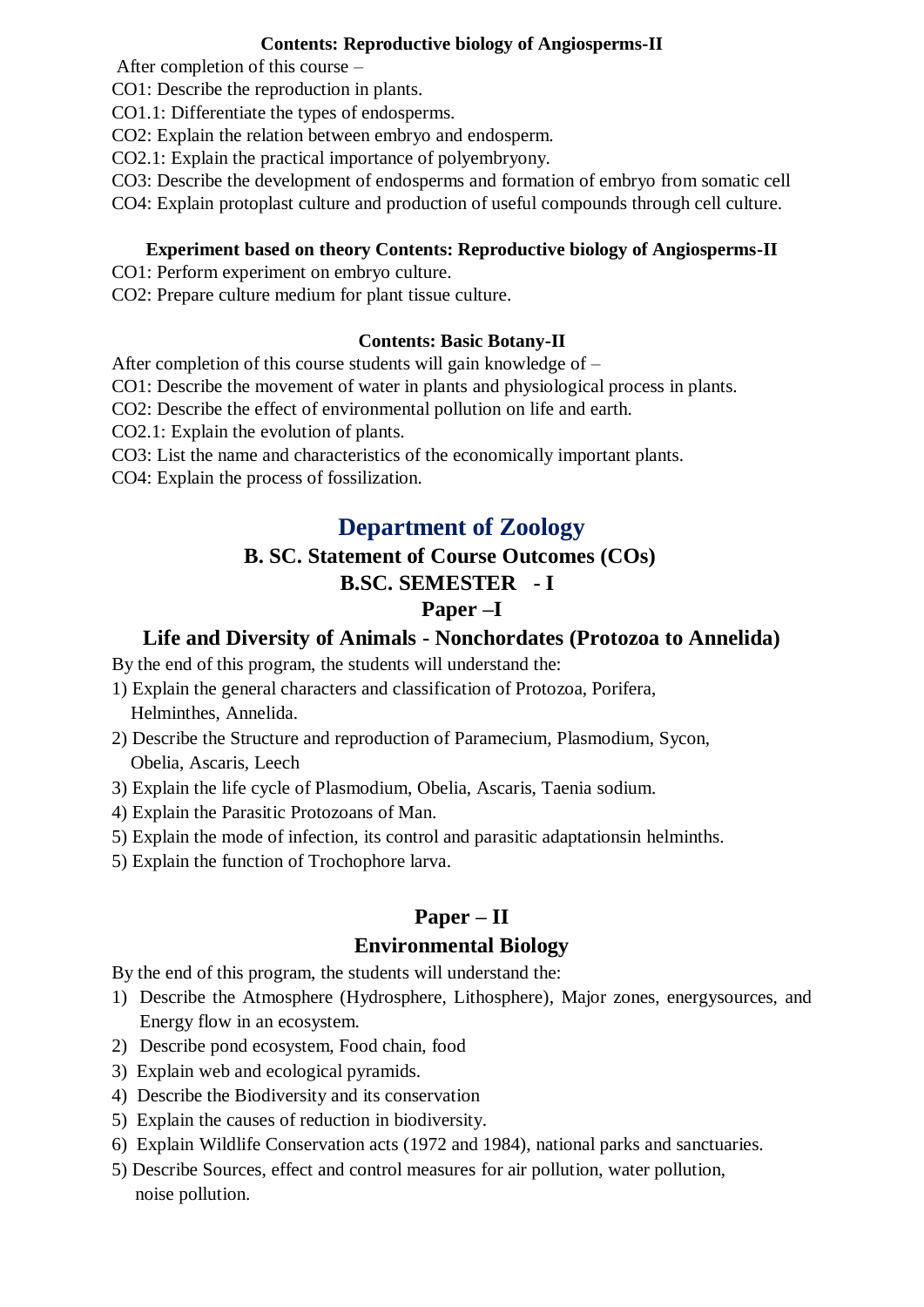## **B.Sc. Semester – II Paper – III Life and Diversity of Animals – Nonchordates (Arthropoda to Hemichordata)**

By the end of this programme, the students will be able to understand

- 1) Explain general characters and classification of Arthropoda , Mollusca, Echinodermata, Hemichordata
- 2) Explain the Morphology and anatomy of Cockroach , Pila, Asterias, Balanoglossus.
- 3) Explain the process/concepts of Insects as Vectors , Social behavior in honey bees and Pearl formation in Mollusca

## **Paper – IV Cell Biology**

By the end of this programme, the students will get knowledge and they will understand the:

- 1) Describe Ultra structure of prokaryotic and eukaryotic cell ,
- 2) Explain the structure and function of Cell organelles.
- 3) Describe the Oxidative phosphorylation, Glycolysis and Kreb's cycle & Electron Transport Chain
- 4) Explain the process and application of terminal oxidation.
- 5) Explain Giant chromosomes; Lamp-brush and polytene chromosomeagents.

## **B.Sc. Semester – III**

## **Paper – V**

# **Life and Diversity of Animals - Chordates**

## **(Protochordata to Amphibia)**

By the end of this programme, the students will be able to understand

- 1) Explain general characters and classification of Protochordata, Pisces, Amphibia, &Agnatha
- 2) Explain the Morphology and anatomy of Herdmania, Amphioxus.
- 3) Describe the Retrogressive metamorphosis of ascidian tadpole of Herdmania.
- 4) Scales of fishes, origin of paired fins ,migration and accessory respiratory organs andEmbryology.
- 5) Explain Parental care and Neotony in Amphibia .
- 6) Explain Frog Embryology & Development of respiratory organs & Aortic arches in frog .

## **Paper – VI**

## **Genetics**

- By thy the end of this programme, the students will be able to understand
- 1) Describe the Mendelian Principles& laws and its applications.
- 2) Explain Interaction of genes, quantitative genetics & extra nuclear genome .
- 3) Explain Cytoplasmic inheritance, Linkage and crossing over.
- 4) Explain the Concepts of genes & Genetic disorders in human.
- 5) Describe the methodology of Sex determination.
- 6) Explain Gene mutations & Lethal genes .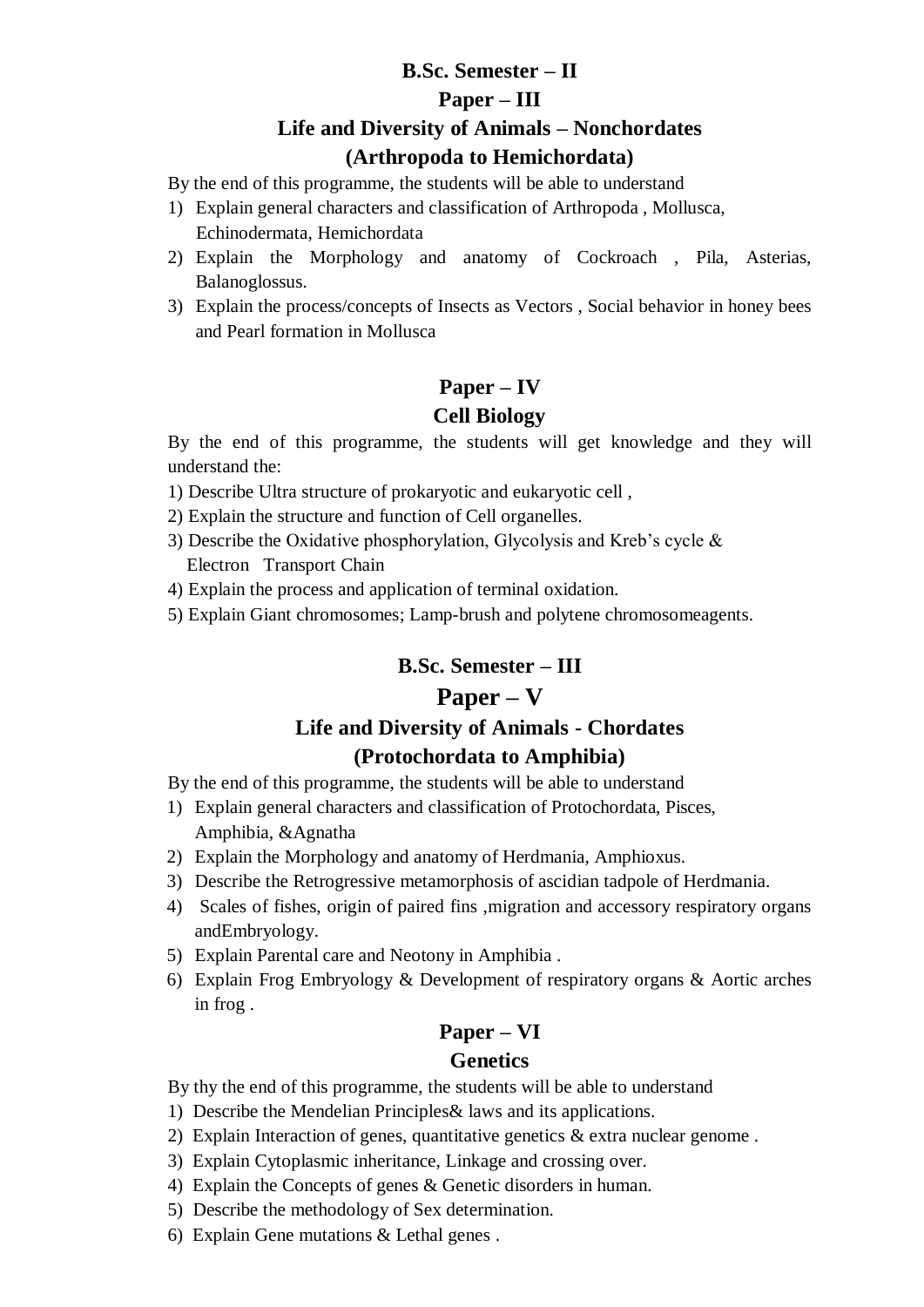## **B.Sc. Semester IV Paper - VII Life and Diversity of Animals – Chordates (Reptilia, Aves and Mammals)**

By the end of this programme, the students will be able to

- 1) Identify, classify and distinguish the characters and adaptive features of animals
- 2) Explain Reptilia, Aves & Mammals.
- 3) Describe Poison apparatus, biting mechanism, snake venom and its importance.
- 4) Comparison of Ratitae and Caranitae, Flight adaptations and migration .
- 5) Explain the theories of evolution & genetic basis of evolution.
- 6) Explain the concept of Adaptations in animals.
- 7) Describe Races in Man

### **Paper VIII**

#### **Molecular Biology and Immunology**

By the end of this programme, the students will be able to understand

- 1) Describe the Structure & properties of DNA, RNA as genetic material; DNA replication.
- 2) Explain the process of Recombination in Bacteria.
- 3) Describe Genetic code & Protein synthesis.
- 4) Explain Gene regulation.
- 5) Explain the Concepts of immunity, Structure, types and functions of Antigen & Antibody.
- 6) Explain Antigen-antibody interaction and types of immune response.

#### **B.Sc. Semester V**

#### **Paper IX**

#### **General Mammalian Physiology**

By the end of this program, the students will understand the:

- 1) Explain the function/role of vitamins & Enzymes-biocatalyst,
- 2) Describe Glands and hormones associated with digestion.
- 3) Explain the physiology of digestion, respiration, circulation
- 4) Describe the relationship between Blood pressure, E.C.G. & working of Heart.
- 5) Describe Composition of blood, respiratory pigments in mammals.

#### **Paper X**

### **Applied Zoology**

Students will get knowledge and will be able to:

- 1) Demonstrate the development of aquaculture unit, aquarium.
- 2) Culture prawn and oyster (for pearl).
- 3) Identify insect's pest (agriculture and veterinary). apply ways to control them
- 4) Describe the types of Silkworm, their Life cycle and economic importance.
- 5) Demonstrate sericulture, apiculture, lac culture units.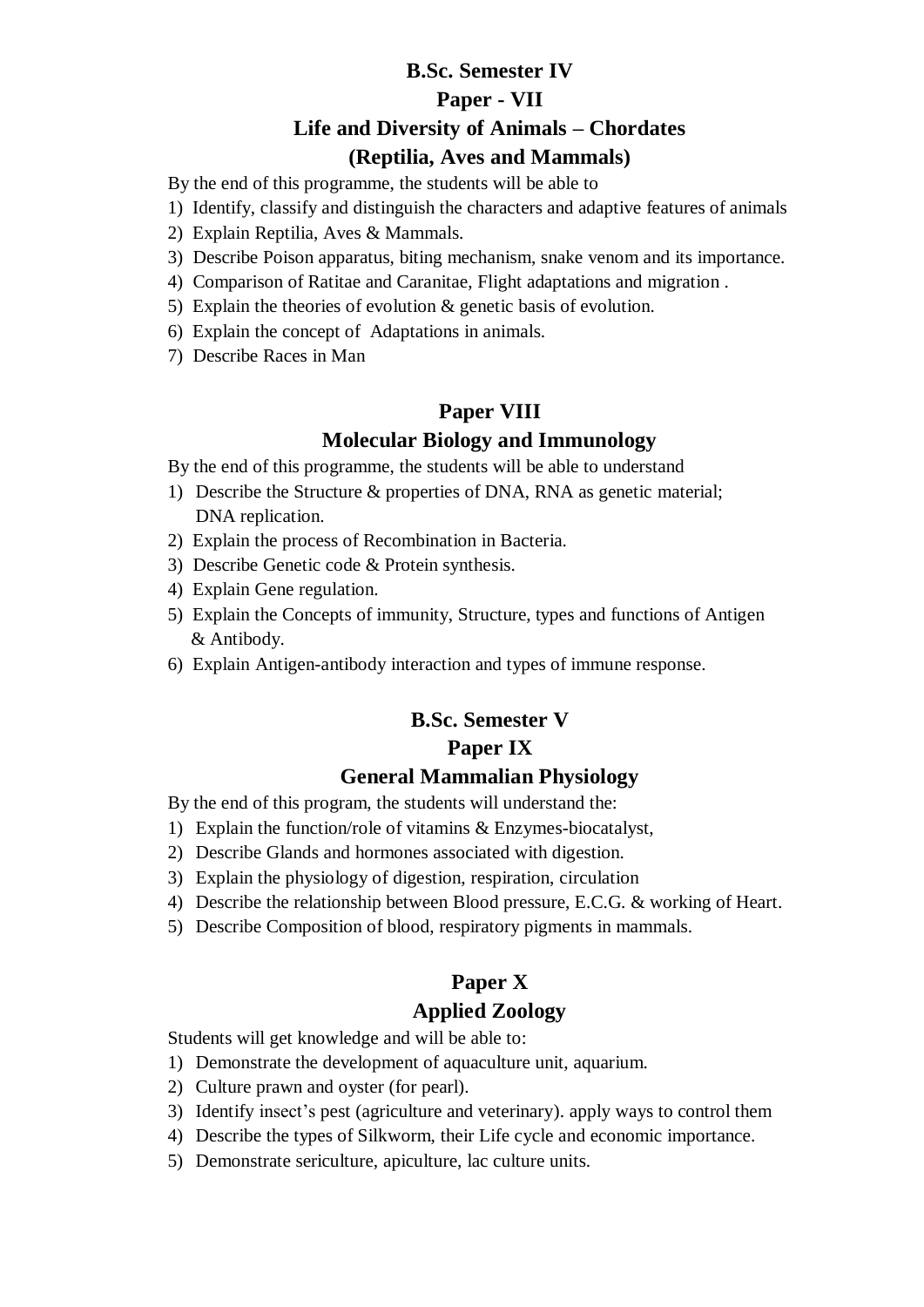# **B.Sc. Semester VI Paper -XI**

## **General Mammalian Physiology**

By the end of this program, the students will receive knowledge and they will be able to understand

- 1) Explain E.M. structure, types of Neurons & conduction of nerve impulse.
- 2) Explain Ultrastructure & properties of striated muscle.
- 3) Explain Muscle contraction- sliding filament theory.
- 4) Describe Structure & function of uriniferous tubule.
- 5) Describe Normal and abnormal constituents of urine, dialysis.
- 6) Describe Structure and functions of endocrine glands.

## **Paper - XII Applied Zoology II (Biotechniques, Micro technique, Biotechnology, Bioinformatics and Biostatistics)**

By the end of this programme students will able to understand:

- 1) Implement Sterilization methods, Separation of biomolecules; Chromatography (Elementary idea), Electrophoresis.
- 2) Apply principles of colorimeter and spectrophotometers.
- 3) Use the micro technique procedure.
- 4) Implement Histochemical staining techniques for carbohydrates, proteins and lipids.
- 4) Describe the Recombinant DNA technology, application of biotechnology in Insulin and vaccineproduction.

## **M.SC. SEMESTER I Paper 1T1**

#### **Structure and Function of Invertebrates**

Students will be able to understand:

- 1) Classical and molecular taxonomy.
- 2) The Ultra structure of locomotary organelles, mechanism of locomotion in protozoans.
- 3) The dermal cells and skeletal organization in sponges.
- 4) Polymorphism and metagenesis in coelenterate
- 5) Theories of origin of metazoa.
- 6) Reproduction in helminthes.
- 7) Formation, evolution and significance of coelom.
- 8) Excretion in annelida.
- 9) Peripatus as connecting link between annelida and arthopoda.
- 10) Echinodermata- water vascular system and larval forms General account and affinities of ctenophora and rotifer a General account and affinities of entoprocta and ctoprocta.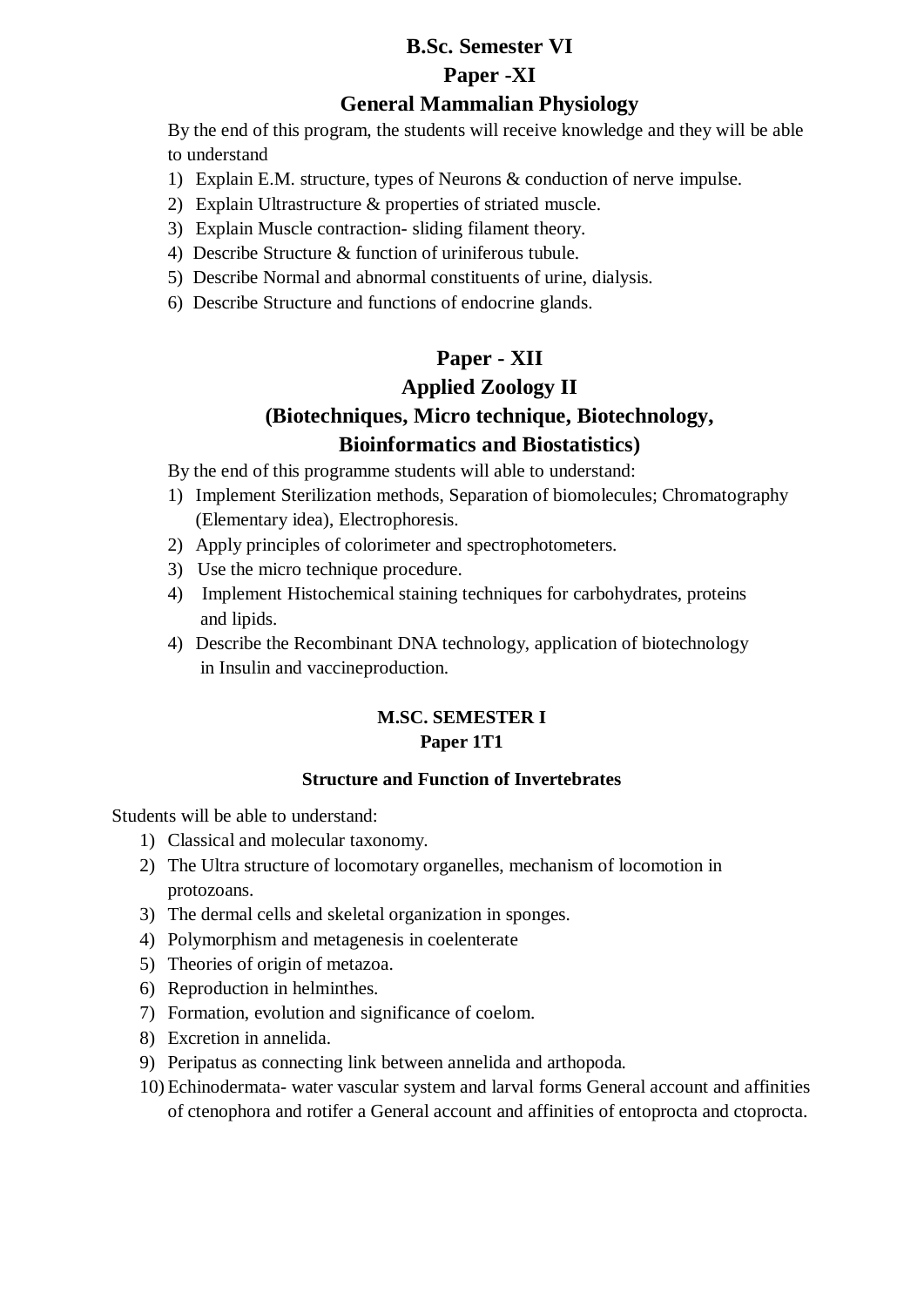## **Paper-IT2, General Physiology**

Students will be able to understand:

- 1) Describe Enzyme with Classification and its action/regulation.
- 2) Respiratory pigments- types, distribution and properties, structure and mechanism of O2 transport. .
- 3) Physiology of Neurotransmitters, Colour change ,Bioluminescence, Thermoregulation, osmoregulation.
- 4) Molecular mechanism of hormonal action, membrane receptors and signal transduction.
- 5) Types of heart (myogenic and neurogenic), cardiac cycle.
- 6) Classification and metabolism- carbohydrates , lipids, proteins
- 7) Hydromineral metabolism.
- 8) Cerebrospinal fluid: chemistry and functions.
- 9) Mechanism of reflex action.
- 10) Physiology of environmental stress and strain.

### **Paper-IT3**

### **Cell Biology and Genetics**

Students will be able to understand:

- 1) Explain the structure and function of cell membrane ,cell organelles, microfilaments, and microtubules.
- 2) Differentiate between Cell division and cell cycle.
- 3) Describe the Cell signaling , signal transduction pathways, cellular communication and cancer.
- 4) Explain the mendelian, non-mendelian; extensions of mendelian principles and quantitative genetics & mutation.
- 5) Describe the Alterations of chromosomes and their genetic implications.
- 6) Apply the concept of Extra chromosomal inheritance.

## **Paper-IT4 Advanced Reproductive Biology**

Students will be able to understand :

- 1) Describe the Methods of reproduction in protozoa.
- 2) Explain Regeneration in hydra, digesia and annelid worms; morphogenesis and hormonal control.
- 3) Explain Mechanism of vitellogenesis and metamorphosis in insects
- 4) Explain the process of Spermatogenesis, mechanism of oogenesis, and cytological and molecular events offertilization.
- 5) Explain Embryology, it's types of cleavage, blastulation, gastrulation and embryonic induction.
- 6) Describe the Male accessory sex glands in mammals.
- 7) Describe the process of Semen, sperm capacitation and decapacitation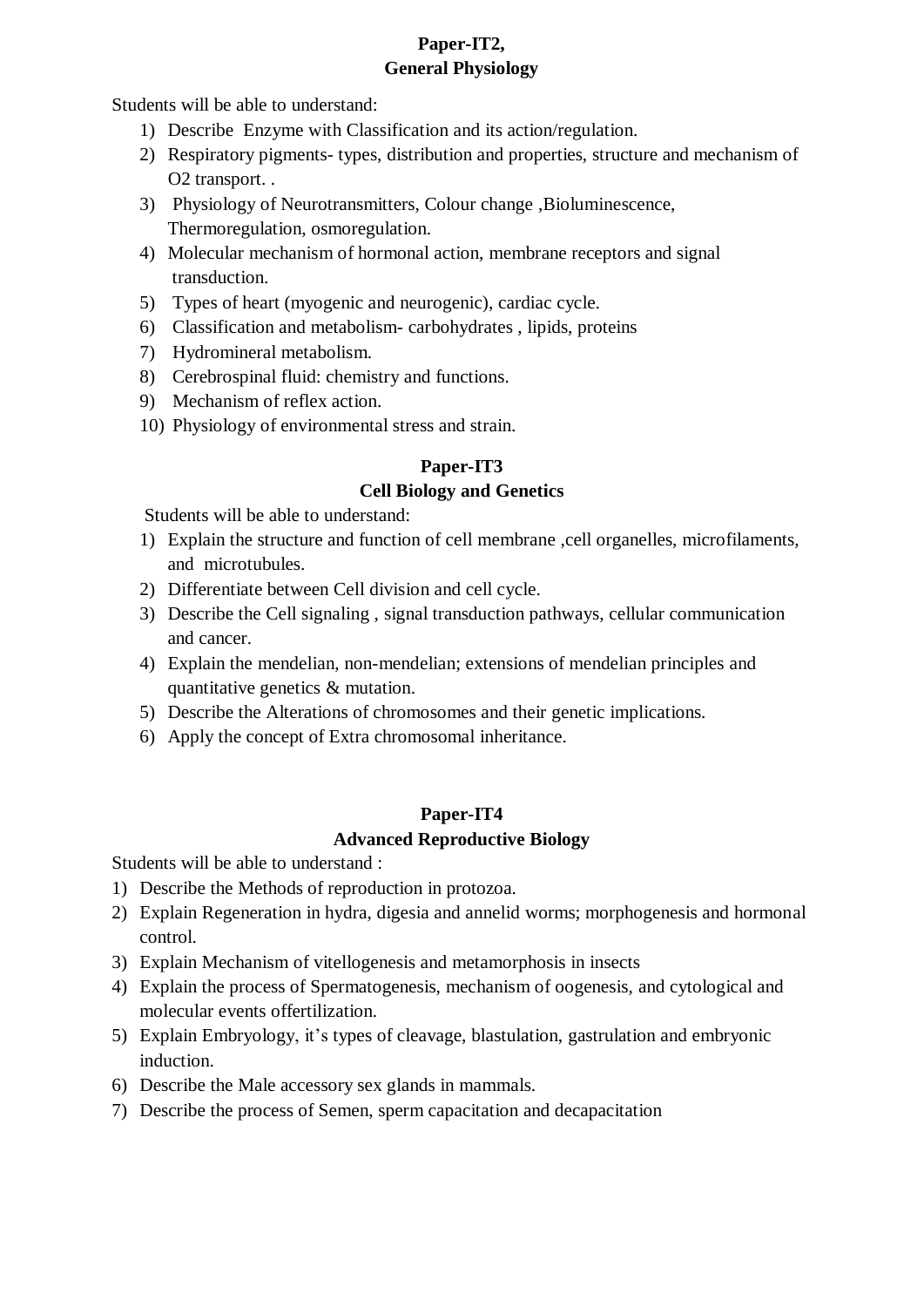#### **M.SC. SEMESTER-II**

#### **Paper- V**

### **Structure and Function of Vertebrates**

On completion of the course, students will be able to explain:

- 1) Explain the source and ancestry of chordate
- 2) Explain General organization and affinities ofCephalochordata.
- 3) Describe Vertebrate's, integument , Sense organs , Autonomous nervous system,
- 4) Explain Evolution of urinogenital organs &heart .
- 5) Describe the Comparative anatomy in vertebrates -the brain, Appendicular skeleton.
- 6) Describe the Organs and mechanism of respiration in Amphibia, Structure, development and

## **Paper-VI Comparative Endocrinology**

Students will be able to

- 1) Explain Hormones and functions in Coelenterata , Helminths, & Echinodermata.
- 2) Explain structure, hormones and functions of Neurosecretory system in Annelida & Mollusca
- 3) Describe Neuroendocrine system , structure and hormones, Endocrine control of metamorphosis reproduction and colour change mechanisms in crustaceans & insects.
- 4) Describe Structure, hormones and functions of Pineal organ, Hypothalamo hypophysial system, Pituitary, Thyroid, Parathyroid ultimobranchial glands, Gastroenteropancreatic endocrine system, Adrenal gland .
- 5) Explain Gonadal hormones in vertebrates and their hormonal actions, feedback mechanisms.

## **Paper VII**

#### **Molecular Biology and Biotechnology**

Students are able to explain

- 1) Describe Cot  $\frac{1}{2}$  and Rot  $\frac{1}{2}$  values, organelle genome, structure, forms. replication & regulation of replication.
- 2) Explain the different mechanism of DNA damage and repair.
- 3) Explain Prokaryotic and eukaryotic transcription,its Regulation, translation, post translationalmodifications.
- 4) Explain the concept of Mobile DNA elements.
- 5) Explain Antisense and ribozyme technology and Immuno-biotechnology.

#### **Paper VIII**

## **Advanced Developmental Biology**

students are able to explain

- 1) Describe Mammals, Implantation, Foetal membranes, Placental Hormones , Multiple ovulationand embryo transfer technology (MOET),
- 2) Describe the application of embryonic stem cells and it's function.
- 3) Describe Embryonic sexing, cloning, screening for genetic disorder diagnosis(ICSI, GIFT etc.), Immunocontraception & Classical contraceptive techniques.
- 4) Explain the Role of mutants and transgenics in human welfare.
- 5) Explain Metamorphosis in Amphibia.
- 6) Describe the process of Regeneration in vertebrate,Apoptosis, Ageing.
- 7) Explain Polymorphism in insect.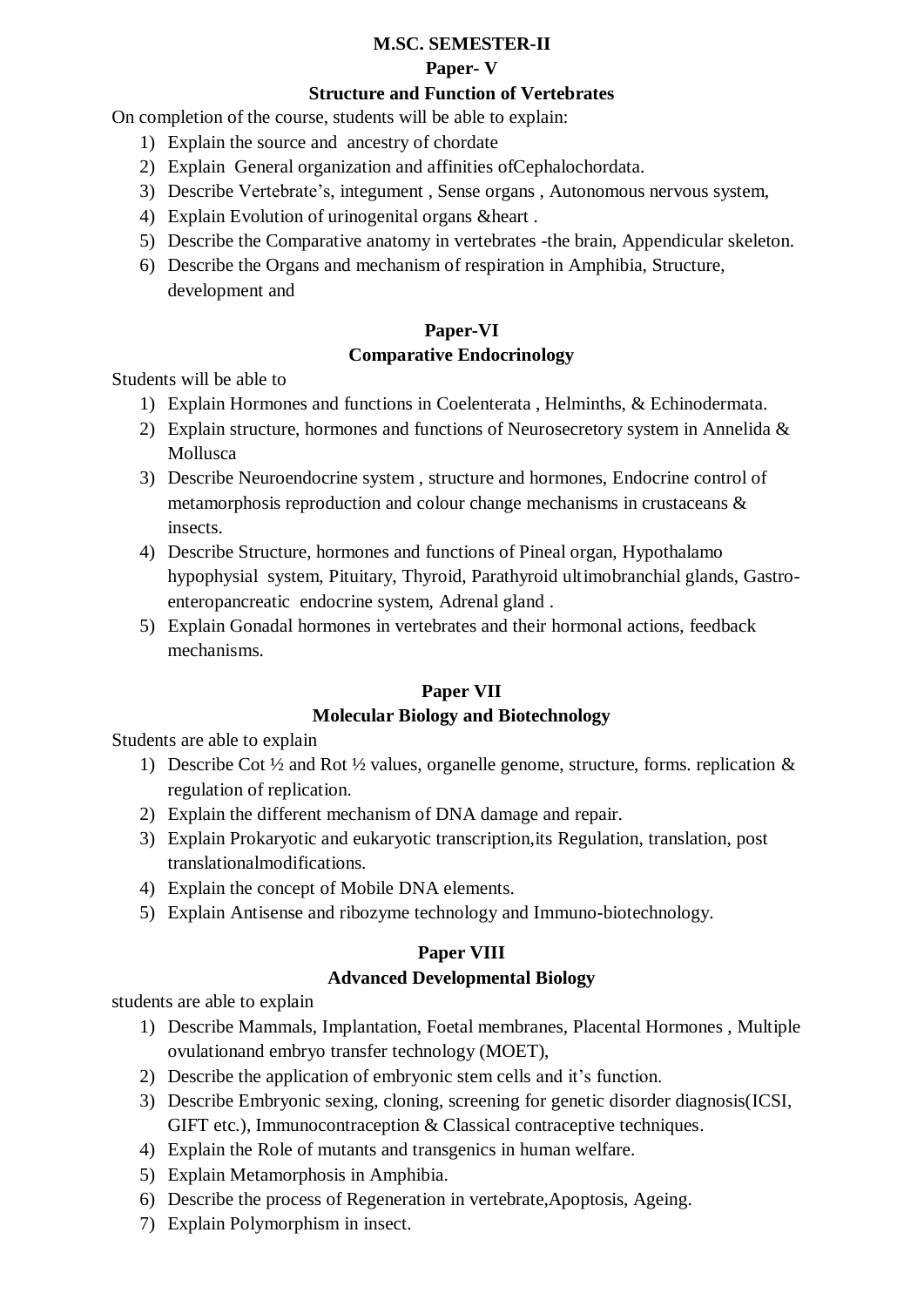## **M.SC. SEMESTER III**

#### **Paper- 3T1**

### **Parasitology and Immunology**

Under this paper the students will study:

- 1) Explainthe relationship between parasites and their hosts.
- 2) Describe diseases of human, animals and even plantscaused by the parasites.
- 3) Describe the application of parasitology in the manufacturing of drugs to combat parasites infections.
- 3) Explain the role of Immunology in biomedical sciences and to study infectious agents such as viruses, bacteria, fungi and parasites.
- 4) Explain cell growth and differentiation and how immune responses function.
- 5) Explain role of immunology and immunotherapy play in combating disease and how

## **Paper 3T2 Special group of animal physiology**

Student understands.

- 1) Describe Histology of salivary gland and Histology of pancreas
- 2) Describe digestive system , bile juice, intestine etc
- 3) Describe functional anatomy of kidney formation of urine,constituent
- 4) Describe regulation of urine and renal failure.

### **Paper 3T3 Special group of animal Physiology**

Student will be understanding

- 1) Describe type of heart, histology of heart and also anatomy of heart
- 2) Explain Cellular composition of blood function of blood
- 3) Explain Causesof blood sugar causes of lipid
- 4) Compare Plasma Protein albumin and globulin
- 5) Describe Lymtyh composition.

## **Paper 3 T4**

#### **Wild life and Avian Biology**

Under this paper the students will study:

- 1) Wild life sciences that seeks to meet the increasing demand for research and monitoring of wildlife and their habitats and provide trained biologist to further do research in wildlife conservation.
- 2) Student with wildlife course are also free to join different streams like in entomology,foresters, as a zoo curator, in wildlife department , as a conservationist etc.
- 3) Wild life sciences has also another employment area for the students like in sanctuaries, National parks, Wildlife research centres, Environmental monitoring centres etc.
- 4) Avian biology is a new field which allows one to pursue the fascination about birds through the study of topics like physiology, anatomy, nutrition, behaviour etc.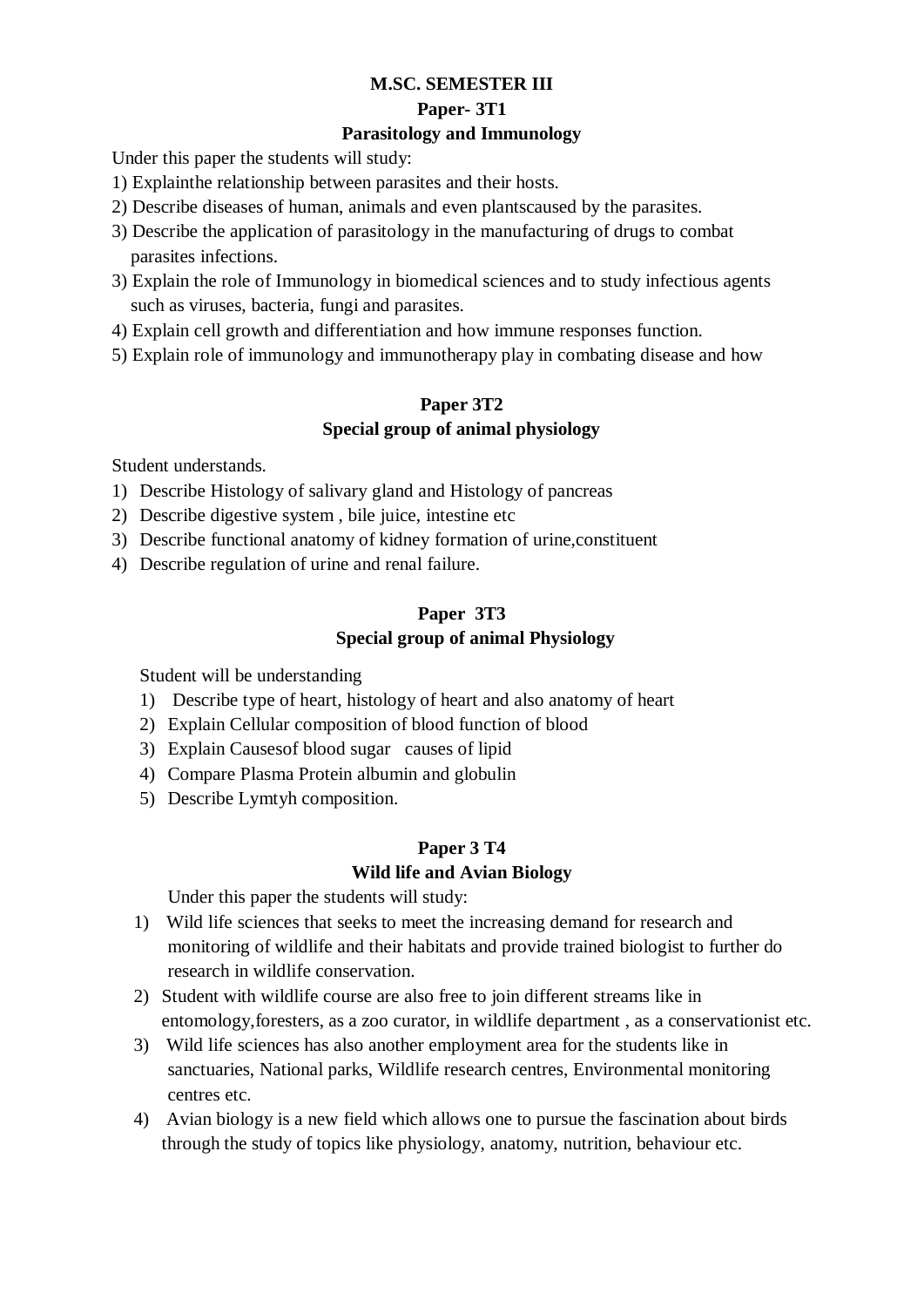- 5) Study of avian biology has world wide job opportunities that involve domestication of pets, commercial poultry industry, research institute and bird sanctuaries and zoos.
- a. Explain Avian biology.
- b. Describe the types and characteristics of wildlife and their habitat.
- c. Describe physiology, anatomy, nutrition, behaviour of wildlife habitat.
- d. Apply the knowledge of wild life and Avian Biology in wildlife conservation.

## **M.SC. SEMESTER III**

### **Paper 4T1**

# **Biotechniques, Biostatistics, Ethology, Toxicology and Bioinformatic**s

Under this paper the students will be able:

- 1) Implement Sterilization techniques, media for microbial culture, and inoculation methods
- 2) Explain Animal cell & tissue culture
- 3) Explain basic principle of sedimentation and centrifugation,hromatography, and Electrophoretic separation techniques
- 4) Use/Implement Central tendency, dispersion- mean, mode and median, Probability, standard error (SE), standard deviation (SD), significance tests - t- test, z- test, Chi square test- assumption, in solving problem.
- 5) Describe Antidotalthereapy- Antidotes, type of antidotes and antidotal procedure.
- 6) Explain/use different bioinformatics tools and databases.

[ - history, scope of bioinformatics in research, business and employment opportunities; Bioinformatics in India. Biological databases– Basic local alignment search tool (BLAST), and FASTA, Variants of BLAST, PSI-BLAST. And Phylogenetic analysis- Tree style, tree building methods]

## **Paper 4T2 special group of animal Physiology**

Student will be understanding

- 1) Describe morphological differentiation of mammalian brain, brain stem, and cerebellum
- 2) Explain types and function of neuron.
- 3) Describe the ultrastructure of skeletal muscles and Molecular mechanism of muscles.
- 4) Explain ultra-structure of neuromuscular junction

## **Paper 4T3**

## **Special group of animal physiology Student will understand**

- 1. Describe physiology and anatomy of respiratory organ and mechanism of respiration
- 2. Describe the process of transport of respiratory gases by blood.
- 3. Describe endocrine control of spermatogenesis and oogenesis likelydiend cell sertoli cell.
- 4. Describe the structure of Placenta, Physiology of Lactation and role of hormones of Pheromenes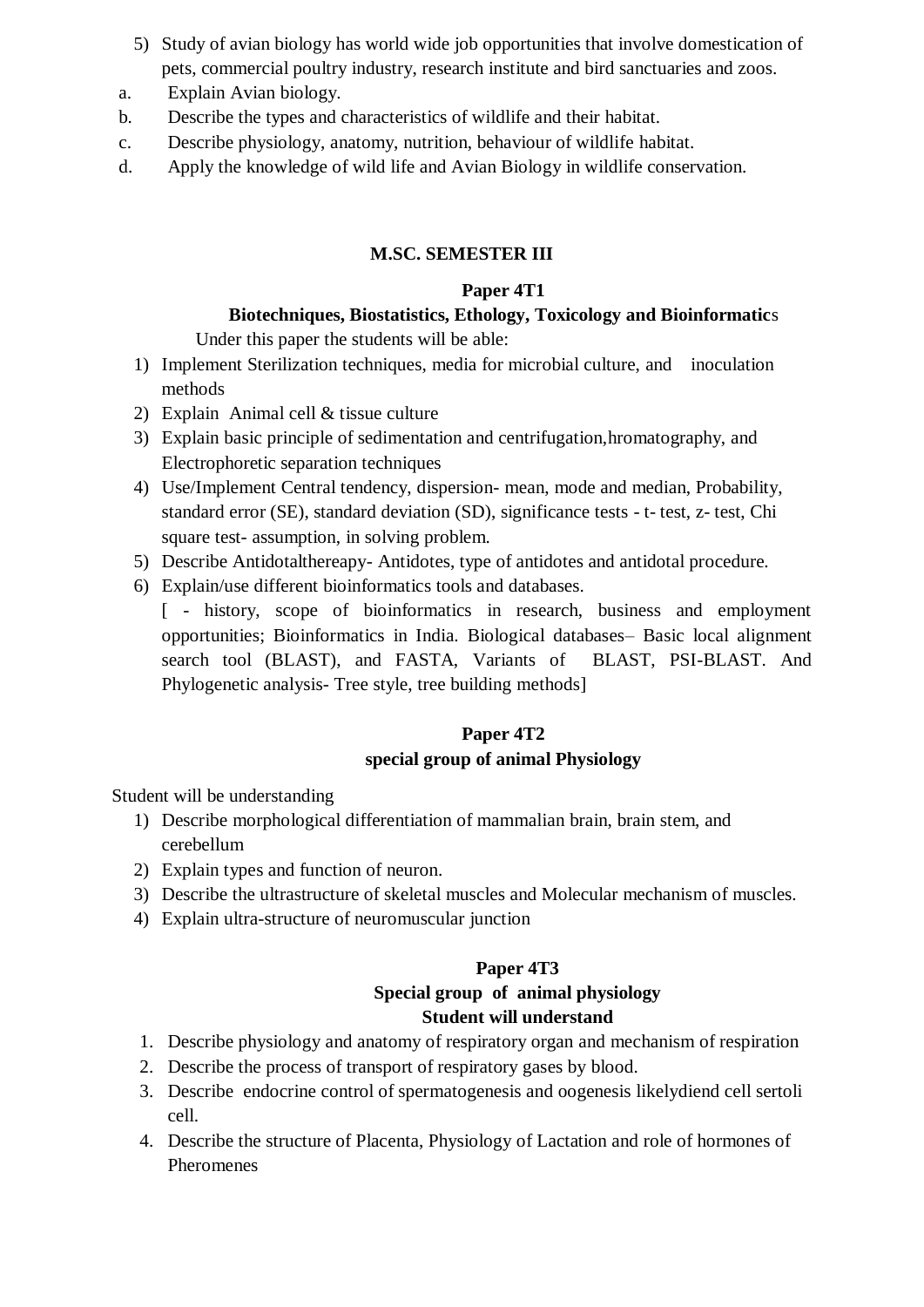## **Paper4T4 Radiation and Chronobiology**

Under this paper the students will be able:

- 1. Describe the classification and roles of Radiation Biology
- 2. Explain/Apply Principles of radiation dosimetry, direct and indirect effects. Radiations lesions in DNA, radiobiological effect on cell.
- 3. Explain the effect of Radiation on Human Health
- 4. Describe the effect of Radiation in the developing embryo and fetus, radiation
- 5. Describe Circadian cycle, Concept of central and peripheral clock system,Circadian pacemaker system in invertebrates with particular reference to Drosophila ,rodents.
- 6. Describe biological clock ,Centers of biological clock , Supra chiasmatic nuclei, pineal gland

# **Course outcomes for B.Sc. (Physics) B.Sc. 1st Year semester-I**

## **Paper I. (Properties of matter and mechanics)**

- 1. Explain different concepts and principles of Elasticity (i.e. stress, strain, Hooks law,
- 2. types of elasticity, elastic limit, poissons ratio, cantilever, torsional pendulum, Maxwells Needle etc.)
- 3. Explain different laws of viscosity.
- 4. Use methods of determinations of surface tension of liquid.

5. Describe the mechanics of particle (i.e Newton's law s of motion, limitations of Newton's law, different types of co-ordinate system, system of particle , centre of mass, multistage Rocket, collision and moment of inertia .)

## **Paper II. (Electrostatics, time carrying fields and electric current)**

- 1. Describe coulomb s law for electrostatics and conservative nature of electric field.
- 2. Explain the concept of dielectric and laws of dielectric.
- 3. Explain the terminologies, magnetic flux, Faradays law of electrostatics, study of transformer, kirchoffs law of electrostatics.
- 4. Solve/Resolve a.c circuits ( LR, RC and LCR circuits), growth and decay in a.c circuits, power in a.c circuits, power factor, parallel resonanat circuits etc.

#### **Sem 2 nd**

## **Paper I (Oscillation, kinetic theory of gases and thermodynamics motion)**

- 1. Explain simple harmonic motion and differential equation .
- 2. Describe principles and theories of gases & thermodynamics motion; kinetic theory bof gases, Boyles law , charls law, ideal gas equation, assumption s of kinetic theory, pressure exerted on the gas.
- 3. Describe transport phenomena of gases i.e transport of mass, momentum and energy.
- 4. Explain the phenomenon of thermodynamics, entropy, enthalpy and their relationship, concept of inversion temperature, and liquification of gases.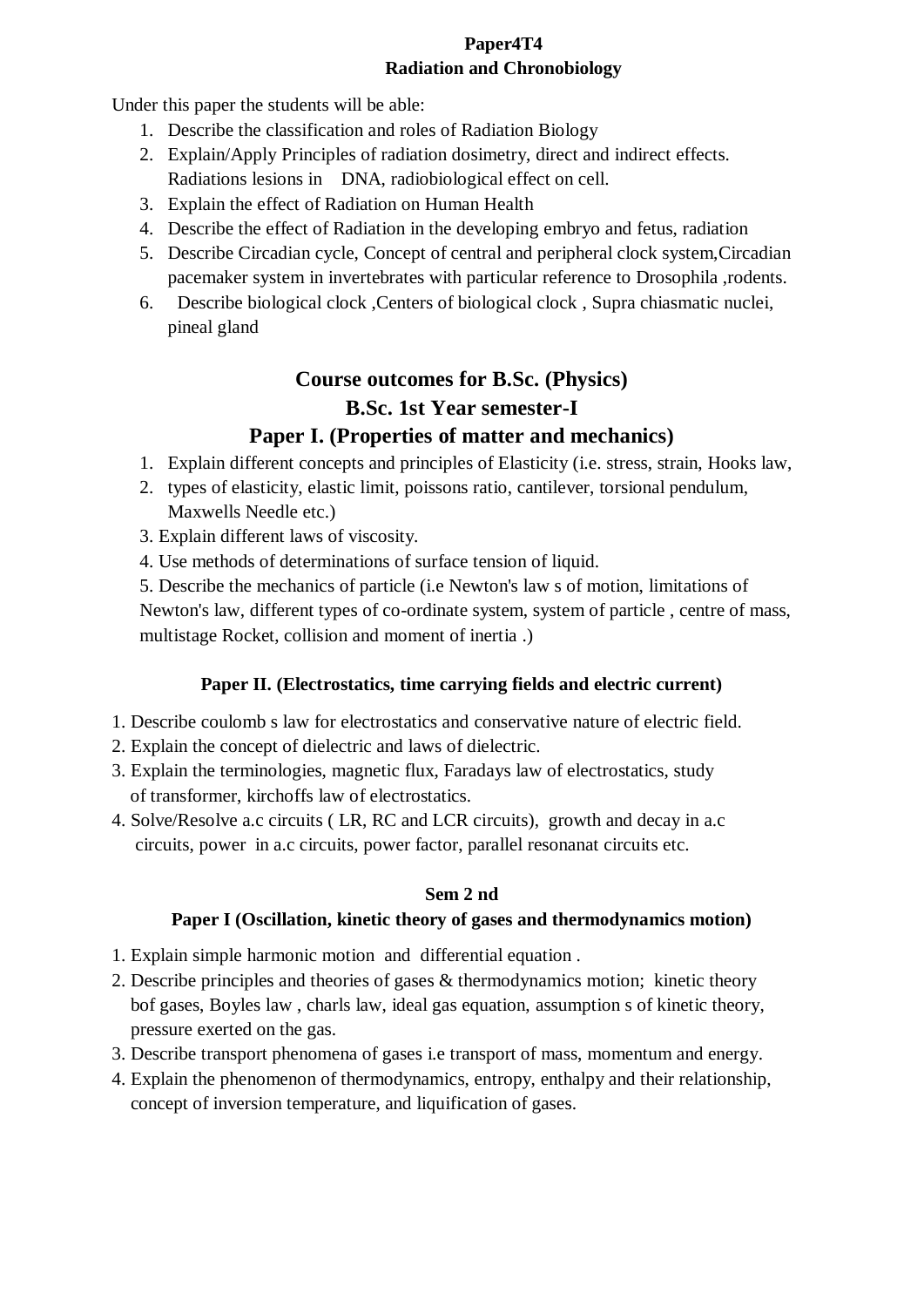#### **Paper II ( Gravitation, Astrophysics, magnetism and magnetostatics )**

- 1. Explain the Newton's law of gravitation, concept of acceleration due to gravity,
- 2. relationship between gravitational constant and acceleration due to gravity and application of Newton's law.
- 3. Describe the Astrophysics i.e contents of universe, solar system, information about every planets in the solar system.
- 4. Explain magnetic materials, types of magnetic materials, various theories for magnetic materials and their applications.
- 5. Describe magnetismi.e magnetic dipole moment , various laws of maagnetism, concept of Lorentz force, Lorentz force equation etc.

## **B.sc IInd Year Sem 3 rd**

## **Paper I ( Sound waves, applied acoustics and Ultrasonic )**

- 1. Describe waves in media, types of waves, sound , types of sound, human ear and it's response to the sound, limit of human audibility, musical scale and instruments.
- 2. Explain the transducer and their characteristics, recording and reproduction of sound, sabins formula for reverberation of time.
- 3. Explain the properties and production of ultrasonic waves, piezoelectric oscillation method, direction of ultrasonic waves and application of ultrasonic waves.
- 4. Describe rectifiers, half and full wave bridge rectifier, filters, regulated and unregulated power supply, zener diode etc

## **Paper II ( physical optics aand electromagnetic waves)**

- 1. Explain the interference of light, Newton's Rings, application of Newton's Rings, Michelson s interferometer and Fabry-Perot interferometer and comparison between them.
- 2. Explain diffraction of light, Fresnel s and Fraunhofer diffraction, plane diffraction grating, diffraction bin prism and comparison in interference and diffraction.
- 3. Describe polarization of light, polarisation by reflection, by scattering, by double diffraction etc.
- 4. Explain the electromagnetic waves, electromagnetic spectrum related to wavelength, Maxwells electromagnetic equation, trnsverse nature of electromagnetic wave etc.

#### **Sem 4 th**

## **Paper I ( solid state physics, x-ray and laser)**

- 1. Describe the crystal structure, lattices, lattice planes, lattice parameter and coordination numbers.
- 2. Explain the Reciprocal lattice, Lues theory, Braggs law and it's applications, nature of varius lattices,
- 3. Explain the X-ray sperctra, characteristics of x-rays, applications of x-rays in various fields.
- 4. Describe lasers (types of lasers, characteristics of lasers and application of laser in various fields)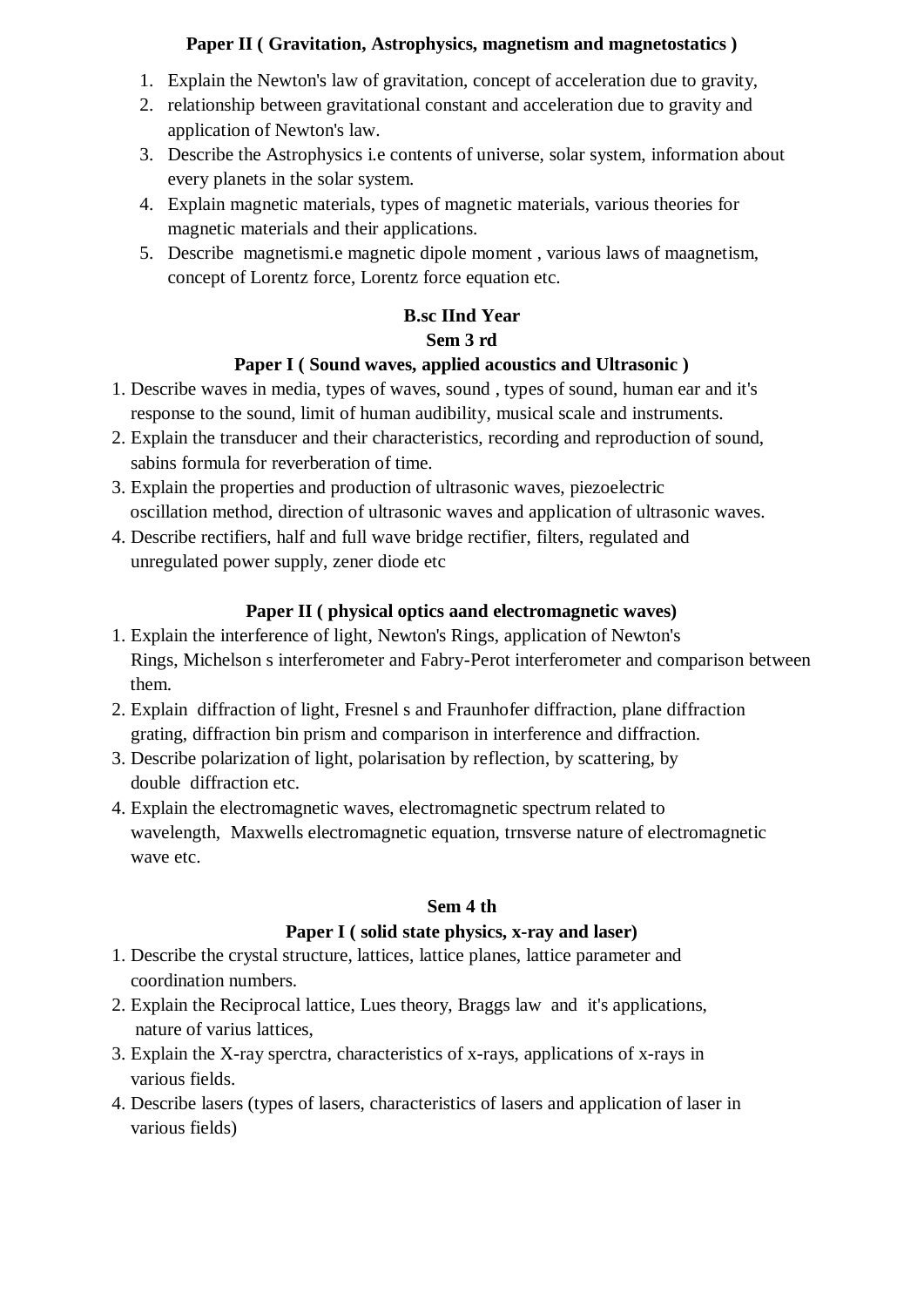## **Paper II ( solid state electronics and molecular physics)**

- 1. Explain light emitting diode ( LED ) , solar cell, photovoltaic cells, bipolar transistors and their construction and working, uses of all above.
- 2. Describe the unipolar transistors like JFET and MOSFET, construction and working of them and also uses of them.
- 3. Explain the molecular physics like Rotational, Vibrational spectra, rotational-vibrational spectra, selection rules for them and various energy states for each spectra.
- 4. Describe Raman spectroscopy like experimental set up, stokes line and antistokeslines , Raman spectrum and use of Raman spectroscopy in physics.

## **B.Sc IIIrd Year Sem 5 th**

## **Paper I (Atomic physics, free electron theory and statistical physics)**

- 1. Explain the concept of atomic physics i.e spinning of electron, selection rules, L-S coupling and J-J coupling, transition states of electron.
- 2. Describe free electron theory i.eDrude Lorentz model, Bloch theorem, kronning penny model, Hall effect, Hall coefficient etc.
- 3. Explain statistical physics i.e thermodynamic probability, Boltzmann relation.
- 4. Differentiate between Bose-Einstein and Fermi Dirac statistics and applications of them.

## **Paper II (Quantum mechanics, Nanomaterials and Nanotechnology)**

- 1. Describe Quantum physics, planks radiation law, Compton effect, Heseonbergunsertainty principle.
- 2. Describe Schrodinger s time dependent and independent equations, expectations values of all dynamical quantities.
- 3.Explain Nanomaterials, 0D, 1D, 2D & 3D materials, Bottom up and top-down approaches, scale of particles.
- 4. Describe Nanotechnology i.e determinations of size of nanoparticles, Debeysscherer formula, Scanning electron microscopy, Transmission electron microscopy etc techniques.

## **Sem 6th**

## **Paper I (Relativity, Nuclear physics and Biophysics)**

- 1. Describe frame of reference, Inertial frame of reference, non-Inertial frame of reference, Michelson Morley experiment.
- 2. Explain Geiger Mular counter, cyclotron , accelerator, and nuclear reactins and nuclear reactors.
- 3. Explain Alpha decay, Beta decay, Gamma decay.
- 4. Describe Electrocardiogram(ECG), Electroencephalogram(EEG), lectroretinogram(ERG), Electromyograms(EMG) and Sonography and their working.

## **Paper II (Electronics, Fiber Optics, Communication and Digital electronics )**

- 1. Explain amplifiers, i.e operational amplifier and their applications also oscillator (Hartley, Colpitts oscillator).
- 2. Describe Various types of optical fibre and dispersion in optical fiber, application of optical fibre in various fields.
- 3. Explain modulation and demodulation, types of modulation i.e frequency modulation, amplitude modulation etc. and their applications
- 4. Explain the digital electronics, various number system i.e unitary, binary, decimal, octal and hexadecimal number system,
- 5. Explain logic gates and their truth table, Boolean algebra and Boolean equation.